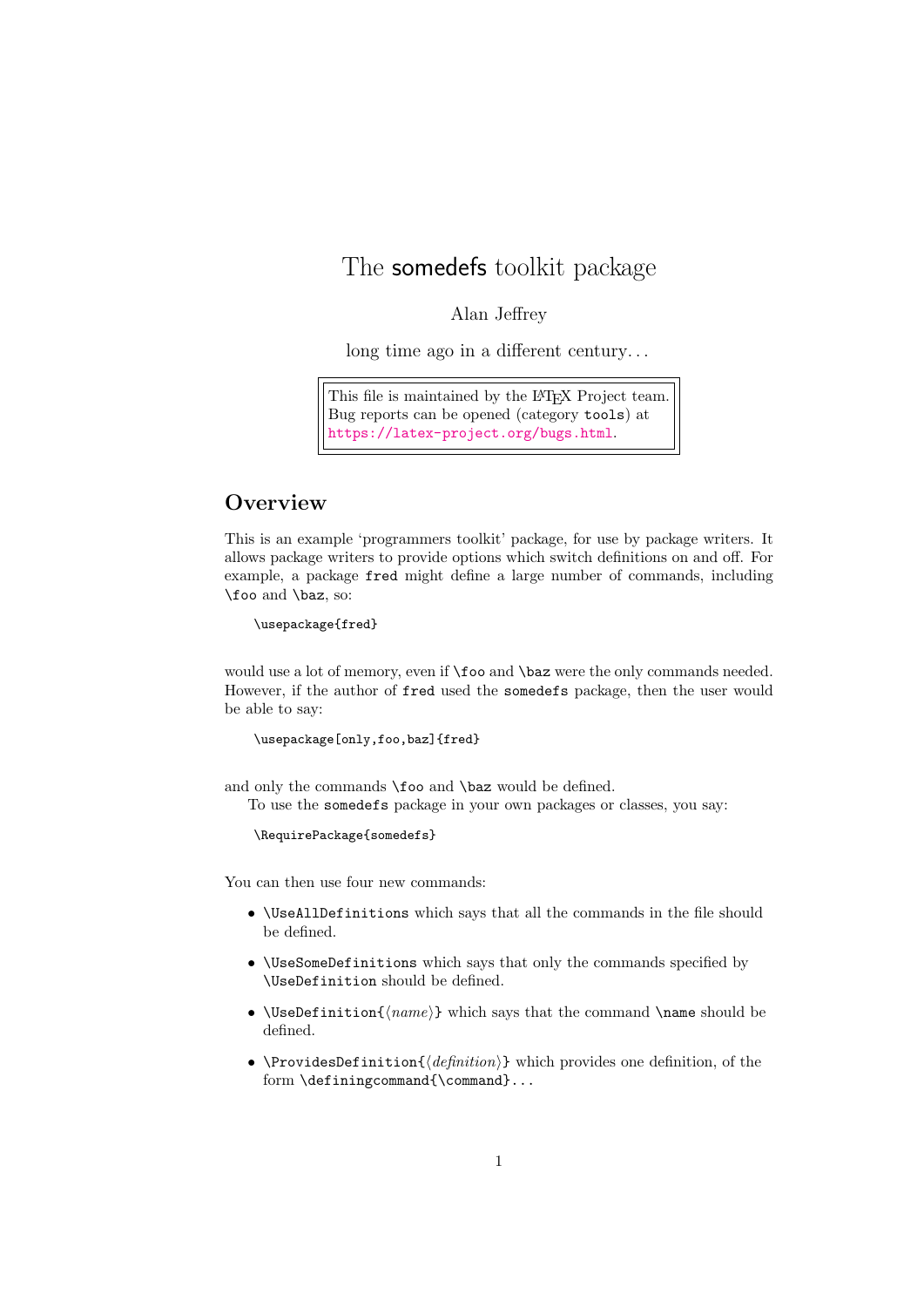For example, the package fred could say:

```
\RequirePackage{somedefs}
\UseAllDefinitions
\DeclareOption{only}{\UseSomeDefinitions}
\DeclareOption*{\UseDefinition{\CurrentOption}}
\ProcessOptions
\ProvidesDefinition{\newcommand{\foo}{...}}
\ProvidesDefinition{\newcommand{\baz}{...}}
```
One of the commands \UseAllDefinitions or \UseSomeDefinitions should always be used. You may have some commands which need other commands, in which case you have to declare the options by hand. For example, if the command \bar needs the command \foo, you could say:

\DeclareOption{bar}{\UseDefinition{bar}\UseDefinition{foo}}

For a longer example of the use of the somedefs package, look at the rawfonts package.

## Implementation

The driver for the documentation you're now reading.

```
1 ⟨∗driver⟩
 2 \documentclass{ltxdoc}
3 \begin{document}
4 \DocInput{somedefs.dtx}
 5 \end{document}
6 ⟨/driver⟩
This is a L^{\alpha}T_{F}X 2_{\varepsilon} package.
 7 ⟨∗package⟩
 8 \NeedsTeXFormat{LaTeX2e}
```

```
9 \ProvidesPackage{somedefs}[1994/06/01 v0.03 Toolkit for optional definitions]
```

```
\UseSomeDefinitions The package works by having \UseDefinition{\langle name \rangle} define \name to be
     \UseAllDefinitions
\@unprovided@definition. If \UseSomeDefinitions has been called, then
         \UseDefinition
\ProvidesDefinition looks to see if \name is \@unprovided@definition. If
    \ProvidesDefinition
\UseAllDefinitions has been called, then \ProvidesDefinition does nothing.
   \@providesdefinition
If neither has been called, then \ProvidesDefinition produces an error message.
  \@provides@definition
10 \def\UseSomeDefinitions{%
\@unprovided@definition
                             \let\ProvidesDefinition\@providesdefinition
                        12 }
                        13 \def\UseAllDefinitions{%
                        14 \let\ProvidesDefinition\@firstofone
                        15 }
                        16 \def\UseDefinition#1{%
                       17 \expandafter\let\csname#1\endcsname\@unprovided@definition
                        18 }
                        19 \def\ProvidesDefinition#1{%
                       20 \PackageError{somedefs}%
```